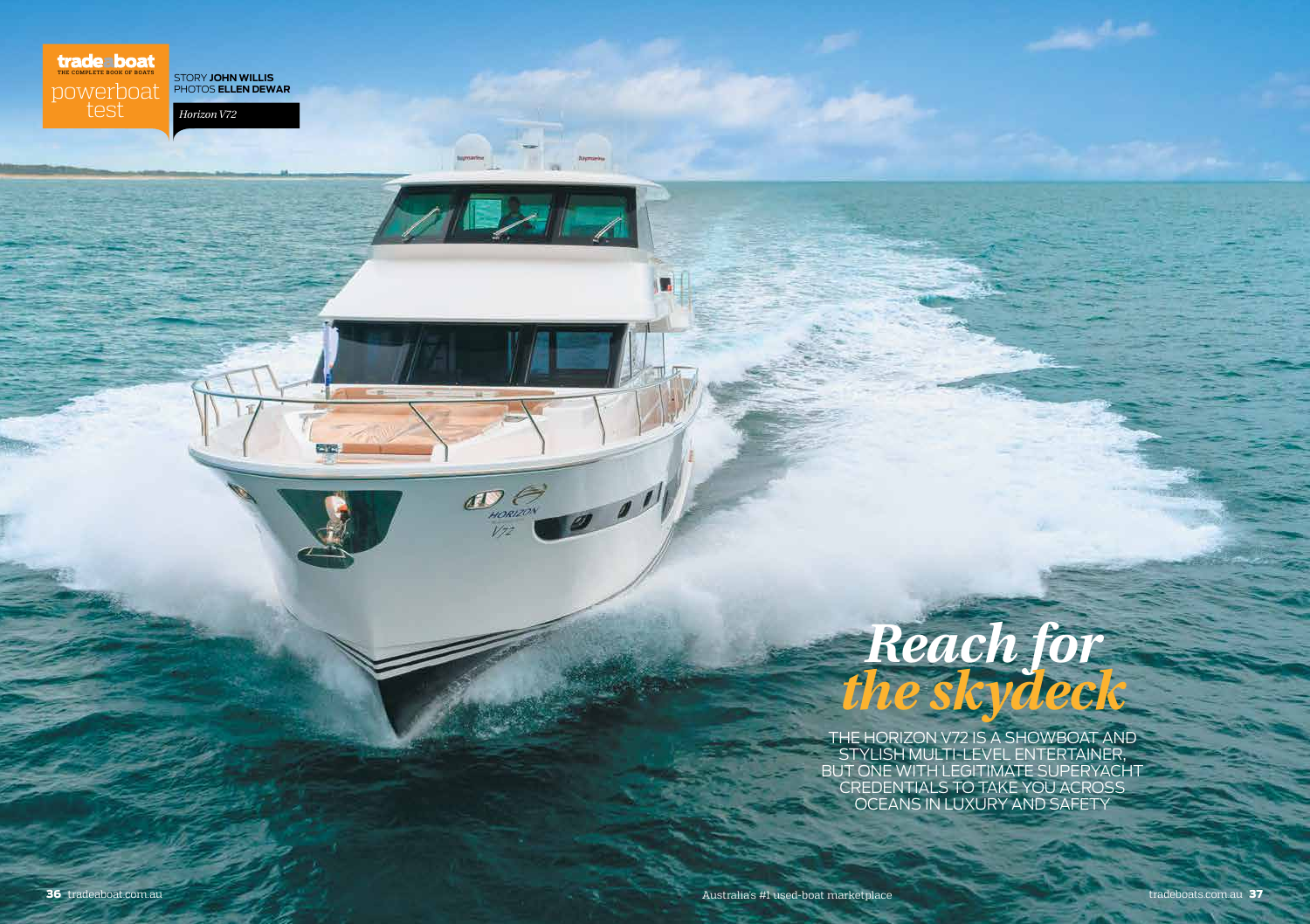

**LEFT** From overhead, you can appreciate the massive boarding platform and the extra real estate it adds to complement the cockpit. **ABOVE** Children, pets, drunken sailors ... will all feel safe traversing the sidedecks with deep bulwarks topped by sturdy rails. **LOW** Relax or play, the foredeck has it all. **BOTTOM** Bow plate protects the gelcoat with nautical charm. **right** Topside highlights include a superb wheelhouse with all-round views, plus an alfresco kitchen out the back.





It akes a real presence to stand<br>out among all the beautiful<br>offerings at the Sanctuary Cov<br>International Boat Show – but<br>the Horizon V72 did just that.<br>She has a bewitching presence that t takes a real presence to stand out among all the beautiful offerings at the Sanctuary Cove International Boat Show – but the Horizon V72 did just that. reveals a strong yet sensitive nature, with gorgeous facility and practical function.

She's an eminently capable longrange seafarer that sits proudly among the world's most engaging superyachts. While she's an entertainer's delight she is also a family affair providing ultimate comfort in an inviting, contemporary style. She certainly stole my heart and had me dreaming of the limitless possibilities for uninhibited long-range aquatic sojourns.

In a quickly changing world it is nice to honour a shipyard like Taiwan's Horizon Yachts. Since its inception in 1987, Horizon has developed as the leading Asian brand in the luxury megayacht market despite worldwide economic fluctuations. Taiwan is one of

the top five superyacht manufacturing capitals and Horizon has been honored as Best Asian Motor Yacht Builder for the past 10 years in a row at the Asia Boating Awards.

There's no doubt that such success is only gained by leading the field, as well as a strong commitment to premium craftsmanship, integrity and innovative technology. True quality is timeless and the Horizon V72 packs together a most desirable combination of elements culminating in a fun, flirty yet ultimately trustworthy temptress.

#### IN YOUR DREAMS

A day on board the V72 certainly had me dreaming. She's actually a fraction under 75ft (22.85m) overall hull length and just under 63ft (19.18m) waterline length. Horizon has packed plenty of boat into the huge volume created by the 6.25m beam and multitude of decks and living areas. Overall she draws only 1.55m with full fuel capacity of 6056lt and 1135lt of water. She comes in at

51 tonnes (dry, light ship) and is fitted with twin Caterpillar C18s as well as 22.5 and 13.5kW Onan generators as standard.

With a build team of 30 staff, all holding degrees in naval architecture and 70 fulltime engineers all with college degrees, you can be assured they got it right the first time!

The striking feature of the V72 is the comfortable flow throughout the boat. From the moment you step aboard the large elevating teak swimplatform you just know you are in for a treat. The platform also provides an excellent stage for water play and an easy loading point for toys and tenders.

Either side is a moulded stairwell leading up to a graceful rear deck that is large enough for a small cocktail party. Our demonstrator's layout has an external bar with refrigeration, icemaker, bench top and storage as well as an external TV.

The skydeck overhead offers weather protection and there's an inviting rear



# "Moving outside,*I just loved the large skydeck!"*

lounge with beautiful gloss parquetry table fit for a banquet.

From the flush teak deck, the V72 flows with smooth transition through the alfresco rear door and into the galley and saloon completing one large living area. The layout is most appealing for entertaining or simply living at rest. The starboardside of the rear deck has a teak-lined stairwell leading to the upper level and there are nice wide companionways either side for access to the bow.

Up front is a foredeck settee with convertible table and large sunlounge. The foredeck layout really adds another functional living area for sun-loving

passengers, as well as safe and secure access to the bow with deep bulwarks and strong stainless steel rails. The anchoring and mooring equipment are suited to a craft of this size and complemented with a Maxwell VWC3500C winch.

There are a number of standard layouts and textures/finishes available as options. Entering the saloon from the rear deck is quite a visual experience. The timber floor extends right through the high-traffic area to a small step-up to the carpeted lounge. A very modern Euro design, it has a light visual appeal that enhances the living space and is easily maintained

### tradeaboat says...

There is just so much to see, feel, touch, smell and enjoy on this magnificent cruiser that you'll just have to search one out for your own pleasure. The Horizon V72 motoryacht certainly left me dreaming of my own nirvana.

and cleaned. The galley is immediately to port on entry and contains all the elements of a luxury kitchen in a high-class apartment. There is a handy breakfast bar with three upholstered stools that pivot in and out on innovative stainless steel pedestals. The galley utilises a nice combination of textures including off-white leather, white marble laminate bench tops, mushroom cabinet laminates, light and dark timber veneer accents, etched glass cabinet doors, and stainless steel trims and appliances.

The fully equipped galley includes a monster Fisher & Paykel fridge with French doors and freezer drawer, twin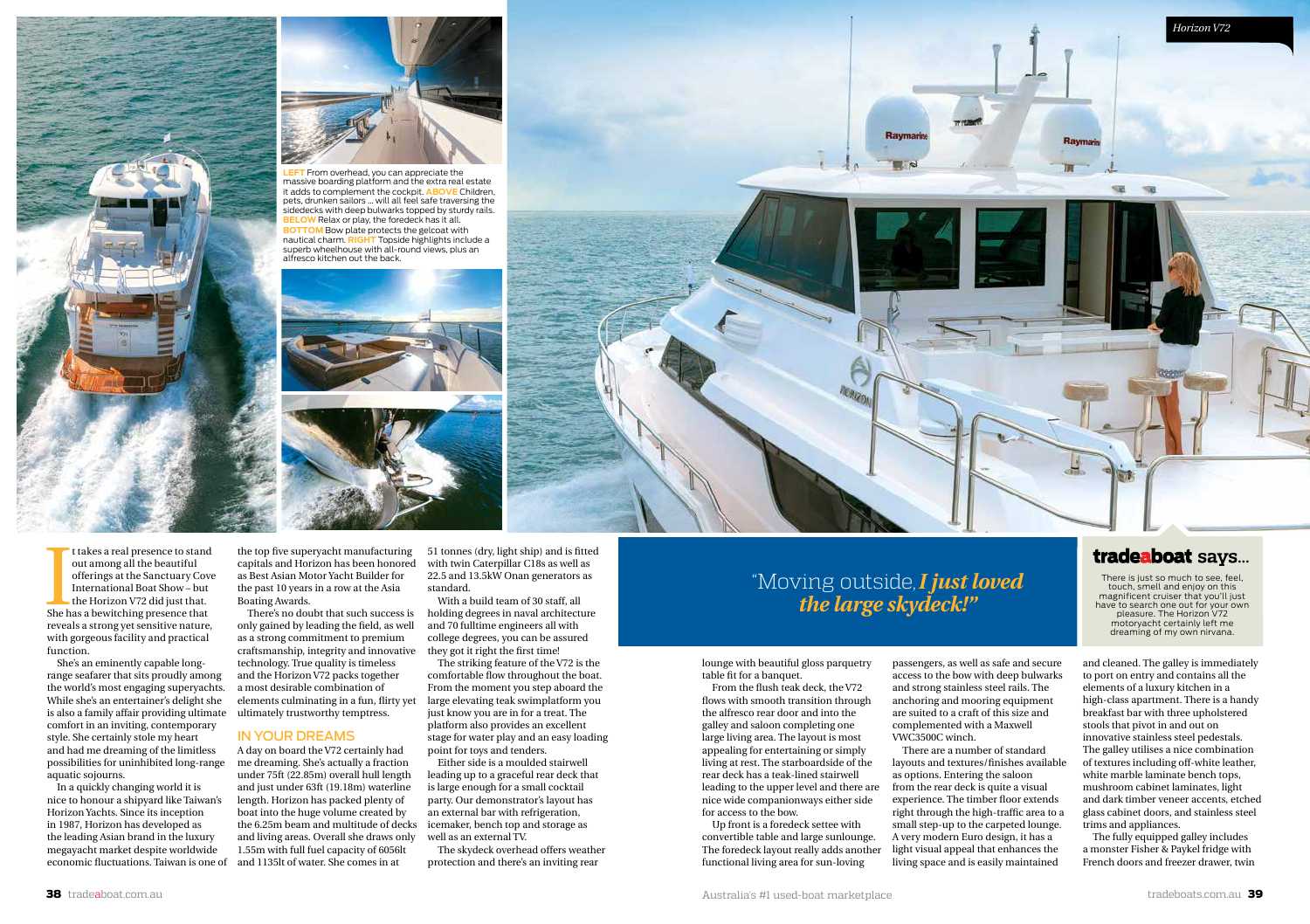



**HIGHS**

• Contemporary interior design • Upper helm and wheelhouse • Caterpillar C18 power • Majestic appeal • Long-range seafarer • Bow settee and lounge

**left** Look mum, no hands! A bridge befitting a superyacht of the Horizon line.

**above** Utilising a mix of low-glare black leather, graphite composite material and stainless steel, the helm is an arty blend of stall hess steel, the nearing an and

**BELOW RIGHT** The Horizon V72 is an efficient long-range passagemaker, boasting economical cruising speeds and a top speed around 22kts.

#### **LOWS**

• No lip on country kitchen benchtops • Spiral staircase a little steep

*Horizon V72 B65 Expedition series*

stainless steel sinks with mixer, Miele dishwasher, four-hotplate electric cooktop and oven, Miele microwave convection oven, garbage disposal, and plenty of bench, cupboard and servery space.

Overhead the entire interior has white leather linings with a lovely ceiling feature. Opposite the galley is the staircase entry to the crew and facilities area below, and ahead a long sideboard. The sideboard cabinet has plenty of storage plus a wine chiller and a twin-drawer fridge. Bordering all lined ceilings is the reverse-cycle heater/air-conditioner ducting and there's no shortage of natural lighting throughout with panoramic windows that enhance the grandeur.

Take two small steps up into the

saloon lounge area and you will immediately feel right at home. There is a magnificent U-shaped leather lounge portside with a convertible timber table and pullout ottomans set against a plush pile carpet.

Overhead is yet another imaginative ceiling feature complete with all manner of drop and mood lighting to match the occasion. Leading to the upper deck is a starboard spiral staircase which, to be overly critical, is just a little steep yet beautifully presented with timber steps. Next to it is the entertainment unit with a large pop-up flatscreen TV enclosed in even more sideboard storage.

I was pleased to see a starboard watertight access door leading out to the wide sidedeck. It makes movement

easy without having to fight your way through the crowd reveling in the rear deck and saloon. The front of the saloon has forward viewing through three panoramic windscreens and underneath is a large 'dashboard' with cavernous storage. The stairwell leading to the accommodation decks is centrally located and wellproportioned.

#### MASTER CABINS

The owner and guest accommodation is forward and amidships. There is a luxurious master stateroom centrally positioned with a north-south queen bed, a VIP guest stateroom in the bow that you can be forgiven for mistaking as the master, and a separate kids room with full-length singles. Each

cabin has a TV, entertainment system, climate control, suitable mood lighting as well as en suite with vanity and fullheight separate showers.

The modern Euro theme flows throughout the accommodation too, with a combination of white oak panels and deeper walnut trims, off-white linings, optional granite bench tops, attractive furnishings, splashes of small attractive wall tiles, mirrors, stainless steel trims, panoramic windows, decorative yet functional stainless steel portholes and off-white manchester with lime green accessories.

The master stateroom is quite a statement in modern styling and design, in fact to my taste it is possibly the most functional master I have ever had the privilege to inspect. It

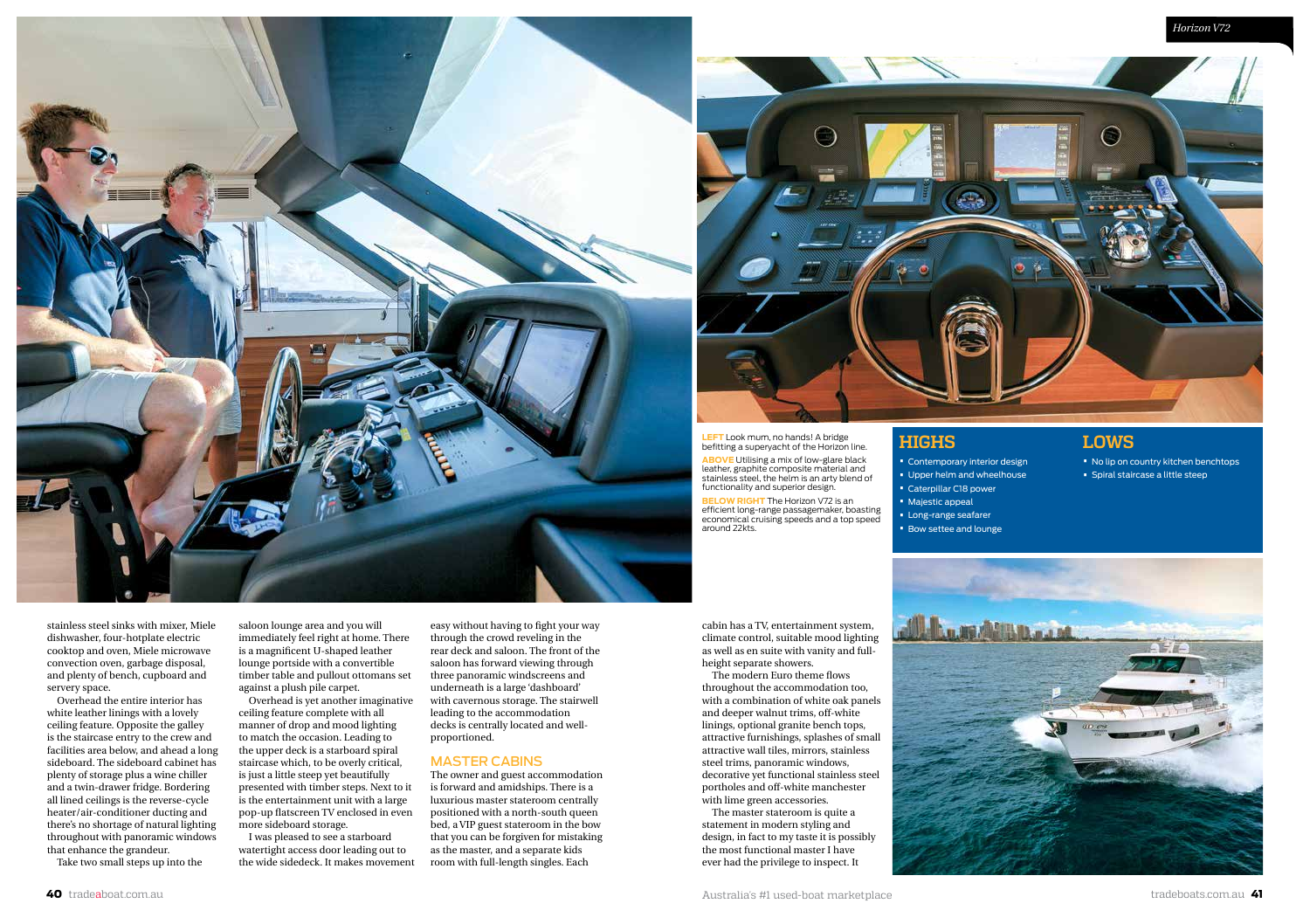

**ABOVE L-R** The massive galley even has a breakfast bar with swivelling stools; Up a couple of steps from the galley is the super-comfy main saloon lounge area, highlighted by a neat deckhead feature; Internal spiral staircase accesses the skylounge.

**right** Owner's stateroom is amidships, full-beam and with storage options galore. **FAR RIGHT** Enter the engineroom through a watertight ship's door and find a stack of room to service the big CATs.

## "It is more than just a stateroom *but a very comfortable living zone"*

is more than just a stateroom but a very comfortable living zone. It takes on the full-beam of the V72 making it around 6m wide internally. The bed will be somewhere between a queen and a king and sits proudly in the centre with tons of plush carpet and a large backing/dress mirror that further enhances the spacious feel.

There are well-proportioned dressing tables on either side of the bed, with independent control of the lighting, entertainment and electronics. At each corner of the dressing tables are unique glass display cabinets, with an enclosed porthole and large windows along either side of the cabin. There's a fulllength dresser on port and opposite a sit-down dresser with lift-up makeup mirror and cosmetic storage, but when closed also makes an excellent office



desk. Both of the forward corners have individual full-length wardrobes completing a magnificent presentation. The master en suite reflects all the beautiful features mentioned previously, including a generous size completed by a twin vanity unit, extra cabinetry and a large walk-in shower with etched glass screen.

Just outside the stateroom door is a terrific feature that I don't recall seeing on any similar vessel. It has its own small galley nook unit complete with stainless steel sink and fridge drawer and is an ideal position for an espresso machine for that morning coffee or late-night hot chocolate. There is also a separate cabinet in the hallway containing a full-size Miele frontloader washer and dryer.

The VIP guest cabin has an inviting

queen island bed with terrific access and a small step-up on each side. There is a full-length wardrobe to port and the ladies will love the make-up table with its own pullout ottoman, independent mirror and subtle lighting. The en suite is quite spacious, with plenty of mirrors, separate shower, large vanity, bench space and cabinetry.

Sea **Trials**

The third cabin is also quite spacious and more than suitable for a couple of large fellas if required. It also has a good deal of wardrobe, cabinet and drawer storage as well as a shelving unit with good overhead lighting plus a sealed window and porthole.

The en suite is obviously a bit smaller than the others but still has a separate shower and plenty of room to move – and will probably double as the main dayhead while entertaining.

#### HIGH COMMAND

We gain access to the upper wheelhouse via spiral stairs in the saloon, or a comfortable staircase leading from the aft deck. The wheelhouse is simply a treat; its layout, amenity, features and visibility are a wonderful combination of design, textures, instruments and accessories.

The fully integrated helm features a pair of Garmin multifunction screens allowing easy-to-navigate position, course, sonar and radar options. The Caterpillar engine monitors (complete with alarm systems) are immediately underneath alongside a ship-shaped panel monitoring system for important equipment (e.g. bilge pumps, blowers, nav lights etc.) just in front of the twin throttles. There is a monitoring system for tanks (fuel, freshwater, blackwater)

Twin 1150mhp Caterpillar C18 ACERT turbo-diesels **RPM SPEED (KTS) FUEL BURN (LT/H)** 1100 11 26.2 1400 12 54 1750 14 98 1900 16 133 2000 18 160<br>2360 22 222 2360 22 222 \*Sea-trial data supplied by Horizon. Fuel-burn is per engine.